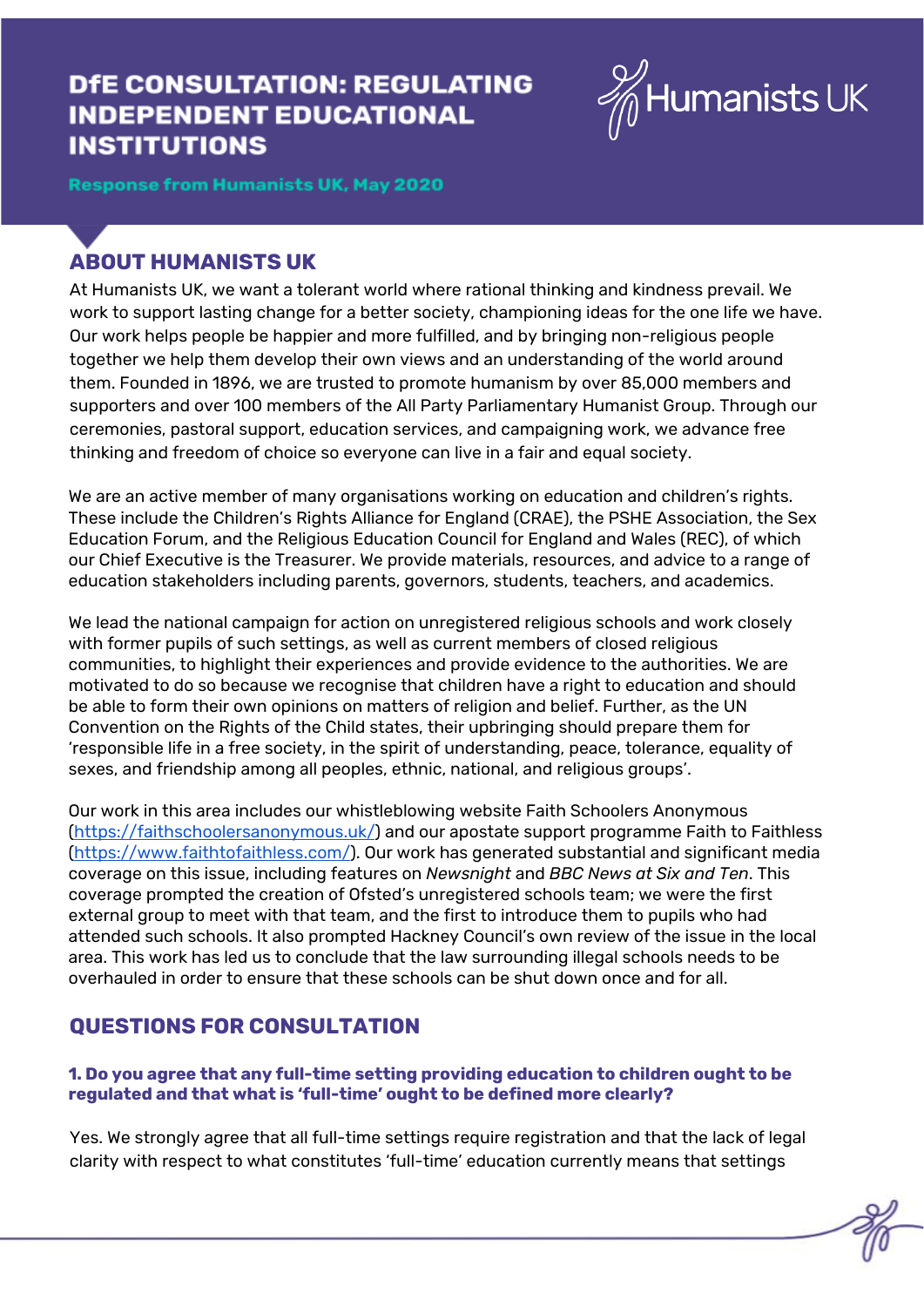

which very much ought to be subject to government regulation are able to operate without adequate oversight. This is problematic for two key reasons: first, it means that the current legislation fails to adequately safeguard children's rights and interests, including the right to an education, as enshrined by Article 2 of Protocol No. 1 to the European Convention on Human Rights (A2P1)<sup>1</sup> and Article 8 the UN Convention on the Rights of the Child (UNCRC).<sup>2</sup> Second, it limits the ability of Ofsted, local authorities, and the Department for Education to tackle the issue of unregistered places of religious instruction, some of which have been found to be operating in squalid, unsafe conditions, and where pupils may be exposed to physical violence and extremist content via narrowly religious curricula.

Many of the estimated 6,000 $3$  children who attend unregistered schools like these are taught by unqualified teachers in appalling conditions where there is a total lack of safeguarding. When these schools have a religious character, the curriculum is focused on learning religious scripture (sometimes including extreme misogynistic and homophobic content) to the exclusion of other basic subjects such as English and Maths. Indeed, we have worked with former pupils from these schools who left unable to speak English and found themselves ill-prepared for life in modern Britain. As adults they now say the language barrier was 'deliberately implemented' as a way for community leaders to '[limit] contact between community members and outsiders'. Investigations we have conducted into the practices of illegal schools, including a joint investigation with *BBC News at Six and Ten*,<sup>4</sup> have also found that corporal punishment and physical abuse is often the norm. $^{\rm 5}$ 

As noted in the consultation document, the move to expand and more clearly define what educational institutions fall under the regulatory scheme outlined in the 2008 Education Act will serve to close one of the key legal loopholes that has enabled those running unregistered religious settings that provide all or most of their pupils' education to do so with impunity. Specifically, the loophole that means, because the curriculum in many such settings does not meet or attempt to meet (or even actively avoids) the independent school standards (which define in law what constitutes an independent school<sup>6</sup>), the unsuitability of the education these institutions offer serves to keep them out of the regulatory framework. This makes it impossible for Ofsted, local authorities and other regulatory bodies to adequately investigate and assess these settings, to compel them to provide the broad and balanced education children and young people require, or, even in the most extreme cases, to close them altogether.

<sup>1</sup>European Court of Human Rights, *Guide on Article 2 of Protocol No. 1 to the European Convention on Human Rights: Right to Education* (2019) p.5 [<https://www.echr.coe.int/Documents/Guide\\_Art\\_2\\_Protocol\\_1\\_EN](https://www.echr.coe.int/Documents/Guide_Art_2_Protocol_1_ENG.pdf) [G.pdf>](https://www.echr.coe.int/Documents/Guide_Art_2_Protocol_1_ENG.pdf) [accessed 28 April 2020].

*<sup>2</sup>The United Nations Convention on the Rights of the Child* (1989), p.9 [<https://downloads.unicef.org.uk/wp-content](https://downloads.unicef.org.uk/wp-content/uploads/2010/05/UNCRC_united_nations_convention_on_the_rights_of_the_child.pdf?_ga=2.44229666.740775225.1558368264-839010246.1552324729) [/uploads/2010/05/UNCRC\\_united\\_nations\\_convention\\_on\\_the\\_rights\\_of\\_the\\_child.pdf?\\_ga=2.44229666.7407](https://downloads.unicef.org.uk/wp-content/uploads/2010/05/UNCRC_united_nations_convention_on_the_rights_of_the_child.pdf?_ga=2.44229666.740775225.1558368264-839010246.1552324729) [75225.1558368264-839010246.1552324729](https://downloads.unicef.org.uk/wp-content/uploads/2010/05/UNCRC_united_nations_convention_on_the_rights_of_the_child.pdf?_ga=2.44229666.740775225.1558368264-839010246.1552324729)> [accessed 2 April 2020].

 $30$ fsted, 'New data shows illegal schools are a huge nationwide problem' (2019) <[https://www.gov.uk/government/n](https://www.gov.uk/government/news/new-data-shows-illegal-schools-are-a-huge-nationwide-problem) [ews/new-data-shows-illegal-schools-are-a-huge-nationwide-problem](https://www.gov.uk/government/news/new-data-shows-illegal-schools-are-a-huge-nationwide-problem)> [accessed 2 April 2020].

<sup>&</sup>lt;sup>4</sup>Humanists UK, 'Joint BBC/Humanists UK investigation: abuse at illegal religious schools' (26 February 2018) [<https:](https://humanism.org.uk/2018/02/26/joint-bbc-humanists-uk-investigation-abuse-at-illegal-religious-schools/) [//humanism.org.uk/2018/02/26/joint-bbc-humanists-uk-investigation-abuse-at-illegal-religious-schools/>](https://humanism.org.uk/2018/02/26/joint-bbc-humanists-uk-investigation-abuse-at-illegal-religious-schools/) [accessed 2 April 2020].

<sup>&</sup>lt;sup>5</sup> ibid.

*<sup>6</sup>The Education (Independent School Standards) Regulations 2014* [<http://www.legislation.gov.uk/uksi/2014/3283/](http://www.legislation.gov.uk/uksi/2014/3283/made) [made](http://www.legislation.gov.uk/uksi/2014/3283/made)> [accessed 2 April 2020].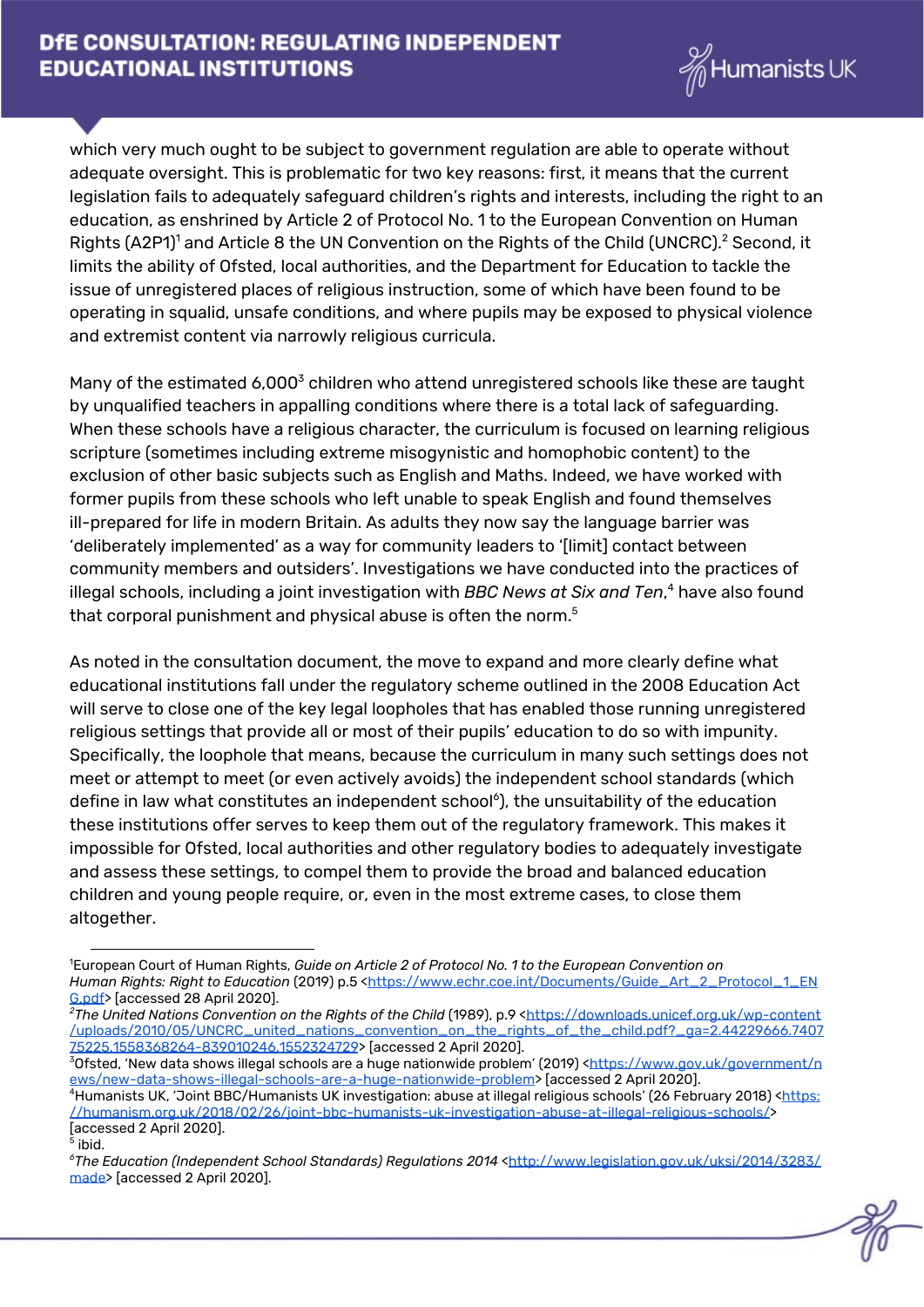

However, much as we support the overarching proposal to broaden the range of institutions that the regulations will cover, we are still somewhat concerned at the lack of detail with respect to how precisely this will be done. Not least because it means that there is likely to be a considerable delay between the close of this consultation and when the new regulations are implemented. We note that it has now been over six years since we first publicised the issue of unregistered religious schools, four since Ofsted's Unregistered Schools Team began investigating them. A child who entered reception class in one of these institutions at the beginning of this period would now be approaching secondary school age. To ensure that such children have the opportunity to get the broad and balanced education to which they are entitled in a safe environment, we would urge the Government to move swiftly or seriously risk jeopardising the life chances of thousands more children and young people.

To this end, we suggest that the new legislation must adopt a statutory definition of 'full-time' that is not only based upon a minimum time threshold as suggested, but which includes some reference to the extent to which the provision constitutes all or most of the pupils who attend the setting's overall education. On this basis, an ostensibly part-time setting should be required to register when it is responsible for providing a child's primary source of education. This task could be partially achieved by bringing into effect the provisions on the registration of some part-time settings that would be classed as independent schools but for the fact they provide only part-time education that are already in Part 4, Chapter 1 of the Education and Skills Act 2008. $^7$  But reference to the role the institution plays in its pupils' wider education will still be necessary so as not to simply replicate the loophole pertaining to religious institutions at the part-time level.

We note that additional powers for Ofsted do not fall within the ambit of this consultation. However, here we should stress that the widening of registration requirements must be accompanied by enhanced powers for inspectors. This is particularly the case if the decision is made to exclude some or all forms of part-time settings from the legislation. The widening of registration requirements must be accompanied by enhanced powers for inspectors. These should include the power to investigate whether institutions that claim to be providing part-time education are genuinely doing so, as well as whether they represent the sole or primary source of their pupils' education.

#### **2. Do you think that the department's suggestion of 18 hours is the appropriate threshold for registration (and therefore regulation)? If not, what number of hours should be used or should there be no specified threshold?**

No. As noted above, we firmly believe that part-time institutions, especially those that provide all or most of a child's education, ought to register. So, while 18 hours per week may be an adequate threshold for drawing a rough line between part-time and full-time provision, we do not think that it should mark the division between the type of institution that has to register and that which does not. If the Government determines that a time threshold is necessary to

<sup>&</sup>lt;sup>7</sup>Education and Skills Act 2008, Part 4, Chapter 1, S.92 (1) b <<http://www.legislation.gov.uk/ukpga/2008/25/part/4>> [accessed 2 April 2020].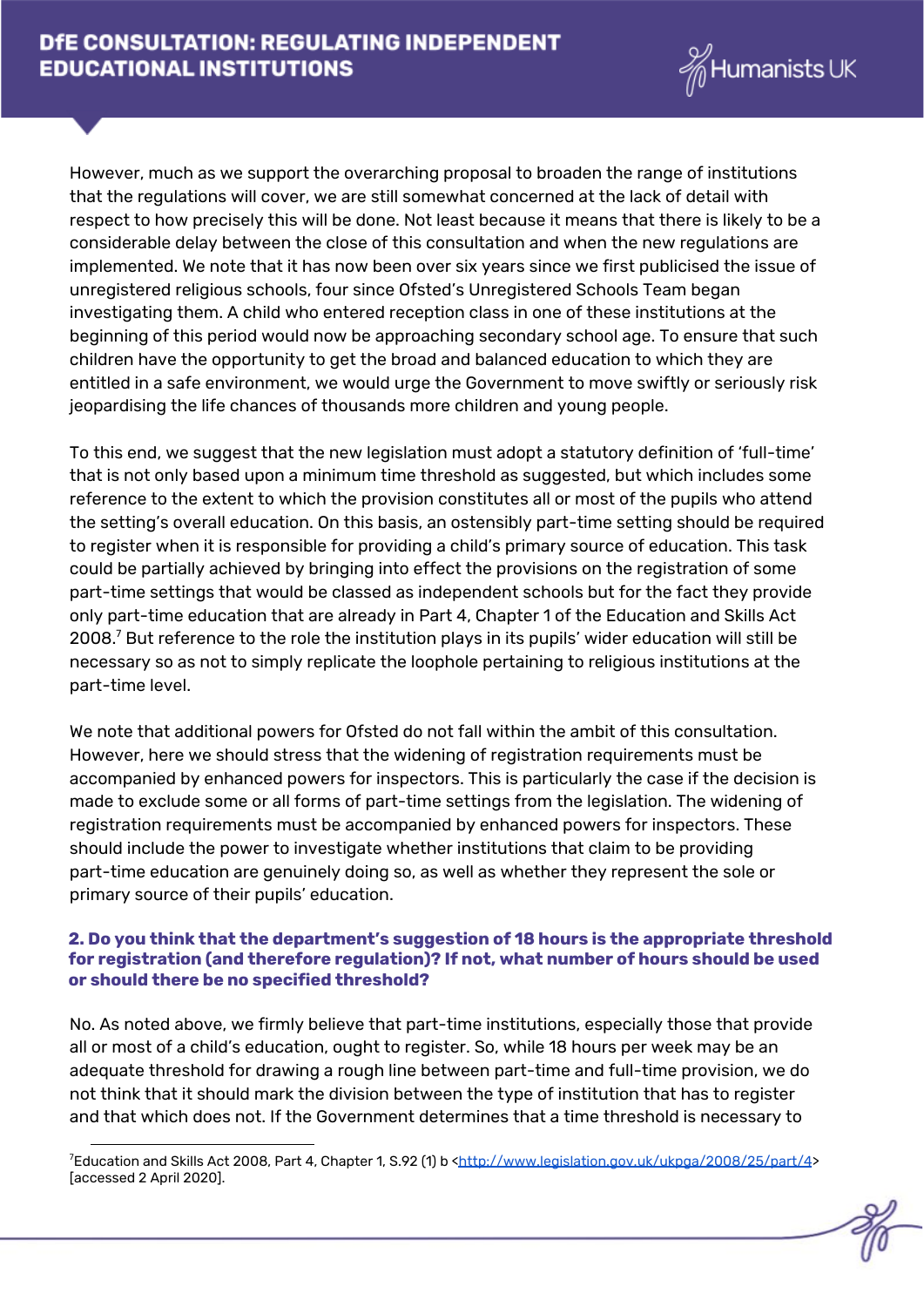

establish the kinds of part-time institutions that should be caught by the legislation, we would suggest that they look to the proposals laid out in the *Out of school education settings: call for* evidence<sup>8</sup> conducted between November 2015 and January 2016, which recommended that settings that provide 'intensive education' should be regulated. In this context, 'intensive' constitutes more than 6-8 hours per week.

Possible objections to this lower threshold catching inappropriate settings (e.g. certain types of after school club, sport, or music tuition) under the regulations could be addressed through legal provision which, as outlined in the consultation document, expressly excludes particular types of setting (see response to question 7). In borderline cases, this could include a process by which settings may apply for an exemption to the register which would require some kind of oversight to determine whether exemption is appropriate and could be renewed on a regular basis. Alternatively, all settings providing more than 6 hours education/tuition could be required to register, with those in the categories mentioned above simply being explicitly excluded from additional oversight beyond basic registration.

A further difficulty with making hours of operation and/or attendance a key criterion for registration is that it opens the door to supposedly part-time institutions working together to provide full-time education to particular groups of pupils while avoiding registration. In our experience, the providers of unregistered religious schools are both determined to continue operating and adept at exploiting weaknesses in the law to do so. For this reason, we think it likely that some of these institutions will consider sharing pupils over the course of a day or week so that they are able to carry on providing only a narrowly religious curriculum without state oversight or censure and putting these pupils at continued risk.

#### **3. Do you agree that any hours threshold should be linked to attendance rather than a minimum amount of time spent on tuition (education would have to be provided for at least some of the time attended)?**

Unsure. Where an hours threshold for registration is introduced, it seems clear that it is preferable to link it to the amount of time a pupil actually spends at the setting rather than the amount of time he or she is actually receiving tuition. As the consultation makes clear, there are two key reasons for this: first, if a pupil is attending a setting, they are unable to attend any other setting at that time and this is the case irrespective of whether they are receiving tuition or not. Second, such a stipulation will mean that, settings where pupils are largely occupied in the (purportedly) independent study of religious texts to the exclusion of other types of learning are expected to register and comply with the Independent School Standards or cease operation.

Nevertheless, and as noted above, if too much weight is placed on attendance at one setting, this leaves open the possibility of pupils moving between settings without receiving the broad and balanced education to which they are entitled and without the institutions they attend being forced into the registration regime. One way around this would be to require registration

<sup>8</sup>Department for Education, *Out-of-school education settings: call for evidence* (November 2016), para 3.7 <[https://](https://assets.publishing.service.gov.uk/government/uploads/system/uploads/attachment_data/file/480133/out_of_school_education_settings_call_for_evidence.pdf) [assets.publishing.service.gov.uk/government/uploads/system/uploads/attachment\\_data/file/480133/out\\_of\\_sc](https://assets.publishing.service.gov.uk/government/uploads/system/uploads/attachment_data/file/480133/out_of_school_education_settings_call_for_evidence.pdf) [hool\\_education\\_settings\\_call\\_for\\_evidence.pdf](https://assets.publishing.service.gov.uk/government/uploads/system/uploads/attachment_data/file/480133/out_of_school_education_settings_call_for_evidence.pdf)> [accessed 2 April 2020].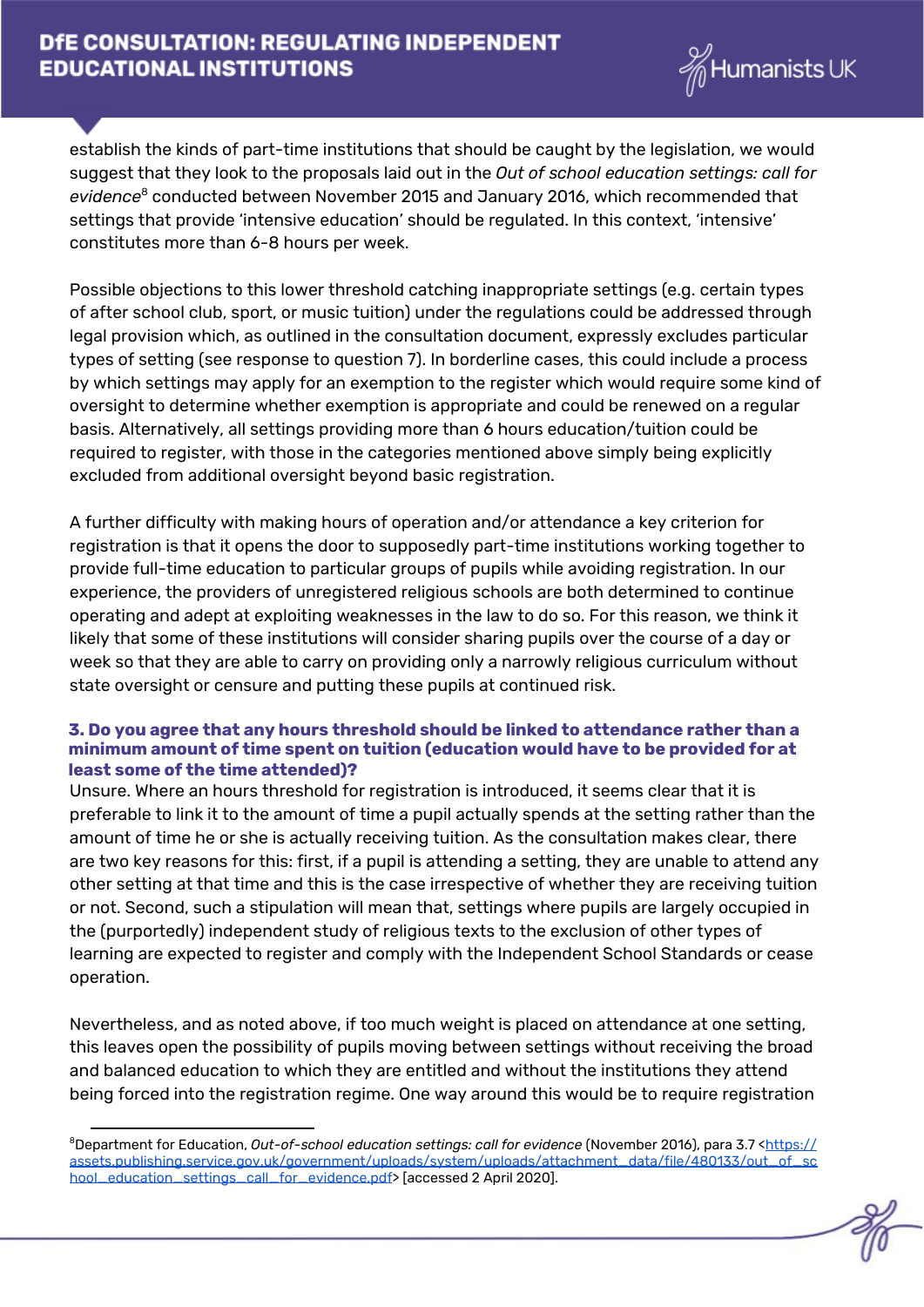

according to hours of operation alongside hours of pupil attendance with stipulated thresholds for both.

#### **4. Do you think that registration should only be required if the provision takes place at least partially in usual school hours?**

Unsure. As already stated, some of the providers of unregistered schools, particularly those with a religious character, are strongly motivated to exploit legal loopholes in order to evade state oversight of their activities. With this in mind, any stipulation that registration only applies to provision that takes place in usual school hours risks putting institutions that shift their timetables to avoid state oversight being placed outside of the regulatory regime. For this reason, we suggest that the time requirement and the extent to which it constitutes all or most of a pupil's education is of greater importance than when precisely that education takes place. That said, in order to exclude settings which are obviously not schools, we would be prepared to endorse the exclusion of those which only operate at weekends or during school holiday periods because, as outlined in the consultation document, such provision will not hamper the ability of the children and young people who make use of it to attend school or receive a broad and balanced education elsewhere.

# **5. If a 'usual school hours' criterion were to be used, what hours do you think should be defined as being 'usual school hours' – as proposed above or a different set of times?**

As noted in our response to the previous question, the use of 'usual school hours' as a criteria for registration as an independent educational institution should be treated with caution. However, alongside a regulatory regime which requires the registration of settings that act as the main source of their pupils' education, one way to make it more difficult for providers to simply adjust their timetables so that they fall outside of the legislation would be to extend the stipulated hours from 8am until 4 or even 5pm. As previously stated, settings that only operate at weekends and holidays could also be excluded.

#### **6. Do you agree that the registration requirement should encompass any setting providing education and/or instruction to children of the specified age, and operating full time and during the specified hours, irrespective of the subject matter of what is taught?**

Yes. It is clear to us that any setting that teaches school age children full time, particularly (though not exclusively) when that teaching takes place during the normal school day and constitutes the primary or sole source of education for its pupils, should be registered. If, as is the case with many unregistered religious settings, this means that either the provision on offer must be broadened to meet the Independent School Standards or the institution must close, this is to be applauded.

For far too long, such settings have been permitted to treat the rights, needs, and interests of the children who attend them as secondary to their own wish to provide a narrow religious curriculum which fails to equip those exposed to it for life in modern Britain and stymies their ability to live or work outside their religious community should they wish to do so when they reach adulthood. Indeed, the current law effectively rewards unregistered religious settings for providing their pupils with this kind of unsuitable education by granting those who indulge in it continued permission to operate with impunity. It is vital that the law is changed to prevent this from happening and, as noted in our response to question 1, that this is done at the earliest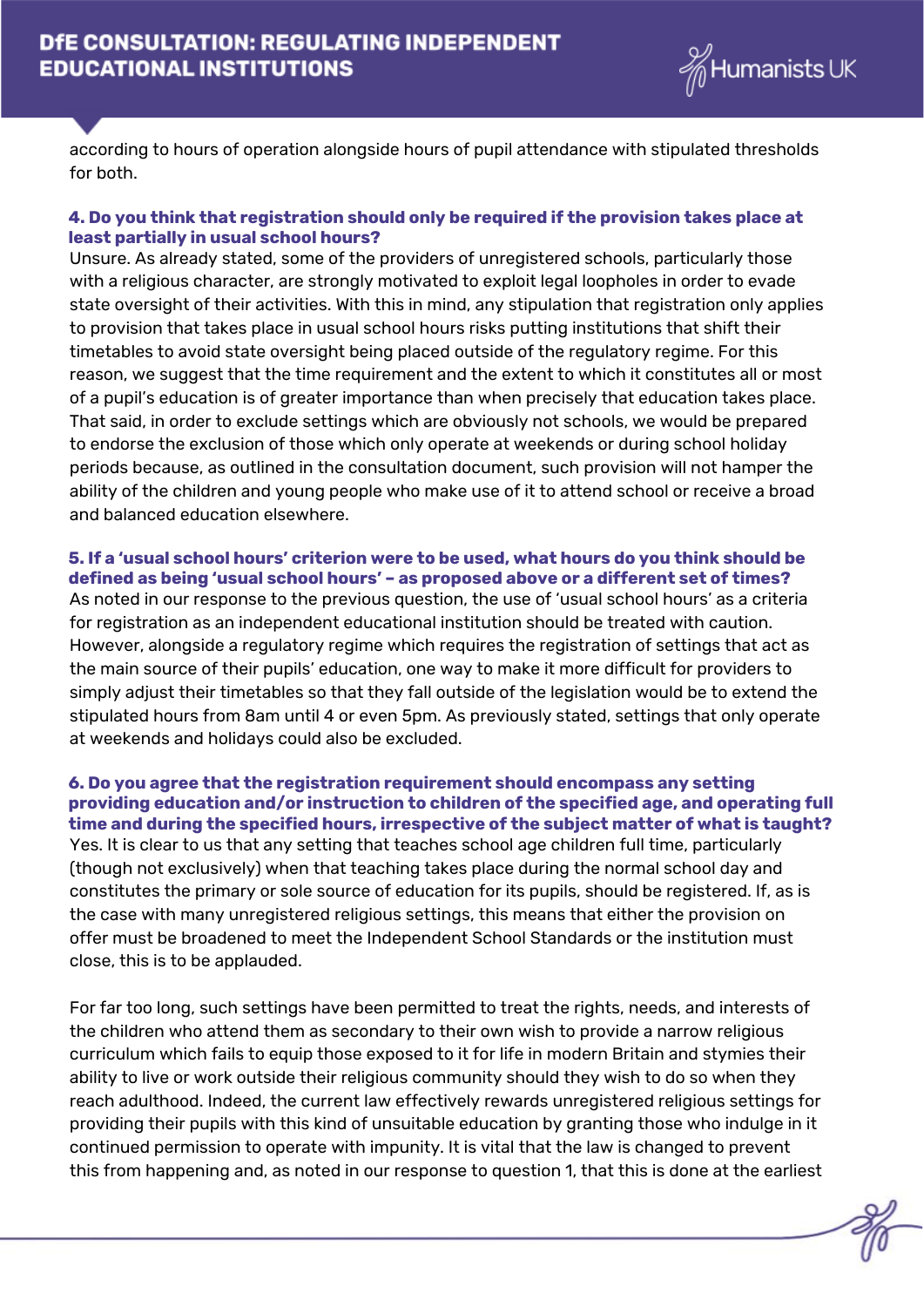

opportunity to protect the safety and educational development of thousands of children who are currently at risk in these settings.

#### **7. Which settings do you think should be expressly excluded on the face of any legislation from the scope of the revised registration requirement for independent educational institutions?**

As noted in our responses to questions 4 and 5, it would be appropriate to exclude settings that only operate at weekends and during holidays. In addition, it may be necessary to explicitly exclude settings that provide one form of tuition that is narrowly circumscribed (e.g. those solely offering training in one or more sporting activities, music, or language tuition). However, the precise nature of these exceptions should be made clear in the text of the legislation and should only apply to the extent that the provision does not interfere with the ability of those attending to receive a broad and balanced education elsewhere, e.g. because it exceeds the 6-8 hour threshold for intensive tuition on weekdays (see response to question 2). In the event that a setting represents a borderline case, it could be made possible for it to apply for an exemption from registration subject to Ofsted's discretion and regular renewal.

#### **8. Do you agree that any revised version of the registration requirement in primary legislation should contain power for subsequent changes to definitions in that version to be made by secondary legislation? If so, which definitions?**

Yes. Other than the lack of substantive investigative powers for Ofsted, one of the key reasons that unsuitable unregistered religious settings have been able to continue operating is the fact that the providers of these settings have consciously taken advantage of the loopholes in the law that permit them to do so. In some communities – notably the Charedi Jewish community based in and around the Stamford Hill area of London where many of the first illegal schools to be uncovered by investigations by Humanists UK and others are based – there is strong opposition to the very idea of oversight and regulation of religious schools. $^{\circ}$  Indeed, some of the providers of unregistered settings have vowed to continue running them even in the face of prosection. 10

For this reason, it is imperative that there is a degree of flexibility in the legislation to enable the Government, Ofsted, and other relevant authorities to act if and when those who are determined to deny the children and young people in their care access to a suitable, broad, and balanced education that equips them for life in modern Britain, locate additional loopholes in the regulatory framework.

With this in mind, we think that, subject to Parliamentary scrutiny, the primary legislation pertaining to registration should make it possible to change the definitions of 'full-time', 'part-time', and 'independent educational institution' via secondary legislation.

*<sup>9</sup>Hackney Gazette*, 'Tory councillor slammed for saying Jewish faith schools don't need Ofsted 'giving children ideas of homosexuality' (22 January 2020) <[https://www.hackneygazette.co.uk/news/education/stamford-hill-tory-cou](https://www.hackneygazette.co.uk/news/education/stamford-hill-tory-councillor-under-fire-for-comments-on-homosexuality-1-6478474) [ncillor-under-fire-for-comments-on-homosexuality-1-6478474](https://www.hackneygazette.co.uk/news/education/stamford-hill-tory-councillor-under-fire-for-comments-on-homosexuality-1-6478474)> [accessed 2 April 2020].

<sup>&</sup>lt;sup>10</sup>Humanists UK, 'Provider of illegal school vows to continue in spite of prosecution' (October 17 2019) [<https://huma](https://humanism.org.uk/2019/10/17/provider-of-illegal-school-vows-to-continue-in-spite-of-prosecution/) [nism.org.uk/2019/10/17/provider-of-illegal-school-vows-to-continue-in-spite-of-prosecution/](https://humanism.org.uk/2019/10/17/provider-of-illegal-school-vows-to-continue-in-spite-of-prosecution/)> [accessed 2 April 2020].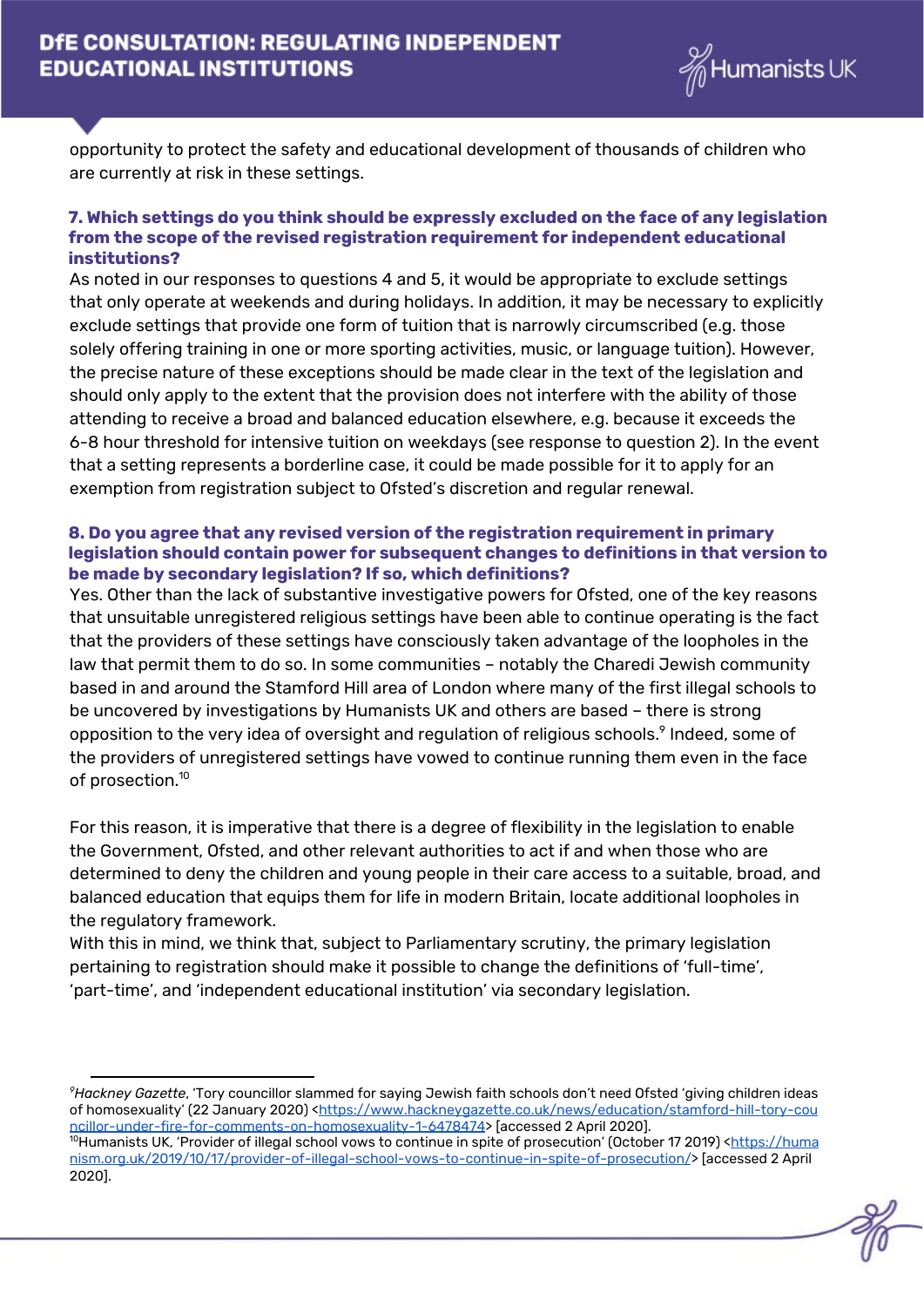

#### **9. Do you agree that in specified circumstances the hearing of an appeal against de-registration should be on the basis of judicial review principles rather than by way of a full merits review?**

Yes. As noted in the consultation document, the current regulations facilitate 'repeated cycles of improvement and deterioration,'<sup>11</sup> with some schools continuously making just enough progress for the Department to withdraw the threat of enforcement action before reverting back to poor practice. We agree that, by basing the appeals process in cases where inspections illustrate this has happened in three instances on the principles of judicial review rather than a full merits review, this proposal will better enable de-registration where it is necessary. It will also act as a strong incentive for schools wishing to stay on the register to maintain the improvements they make subsequent to a poor inspection outcome and thus ensure that the children attending such schools receive an education that is fully in line with the statutory independent school standards.

#### **10. If the way a court is to determine an appeal were to be modified as proposed, do you agree that the criterion relating to inspection cycles should be based on three inspections?**

Yes. Although there should be scope for swifter action in the event of serious failings in health and safety or safeguarding. In this instance, it seems reasonable to suggest that the criterion relating to inspection cycles should be capped at two inadequate inspections and possibly even one in the most egregious cases of poor practice.

### **11. Do you believe that the power to specify in regulations the particular standards used in applying the criteria should be unconfined, or instead be restricted to certain of the categories (such as one or more of the types of standards specified in section 94(1) of the 2008 Act? If the latter, which categories?**

Yes. As our response to the previous question suggests, it is true that some of the independent school standards pertain to basic matters of pupil wellbeing and safety which are, in some respects, of more fundamental importance than the other standards. This could similarly be said of the quality of education on offer and the suitability of staff, proprietors, and premises. However, the fact that the standards listed in section 94(1) of the 2008 Act are all considered to be of sufficient importance to feature in the primary legislation in the first place should mean that a repeated failure to meet one or more of any one of them is considered sufficiently important to require enforcement action (up to and including de-registration).

# **12. Do you agree that it is sufficient to give the proprietor an opportunity to make written representations, or do you believe that some further pre-decision requirement should be imposed to adequately protect the proprietor's rights (in addition to the actual appeal process)?**

Yes.

<sup>11</sup>Department for Education, *Regulating independent educational institutions: Government consultation* para. 3.6 <[https://consult.education.gov.uk/school-frameworks/regulating-independent-education-institutions/supporting](https://consult.education.gov.uk/school-frameworks/regulating-independent-education-institutions/supporting_documents/Regulating%20IEI%20Consultation%202020%201.pdf) [\\_documents/Regulating%20IEI%20Consultation%202020%201.pdf>](https://consult.education.gov.uk/school-frameworks/regulating-independent-education-institutions/supporting_documents/Regulating%20IEI%20Consultation%202020%201.pdf) [accessed 2 April 2020].